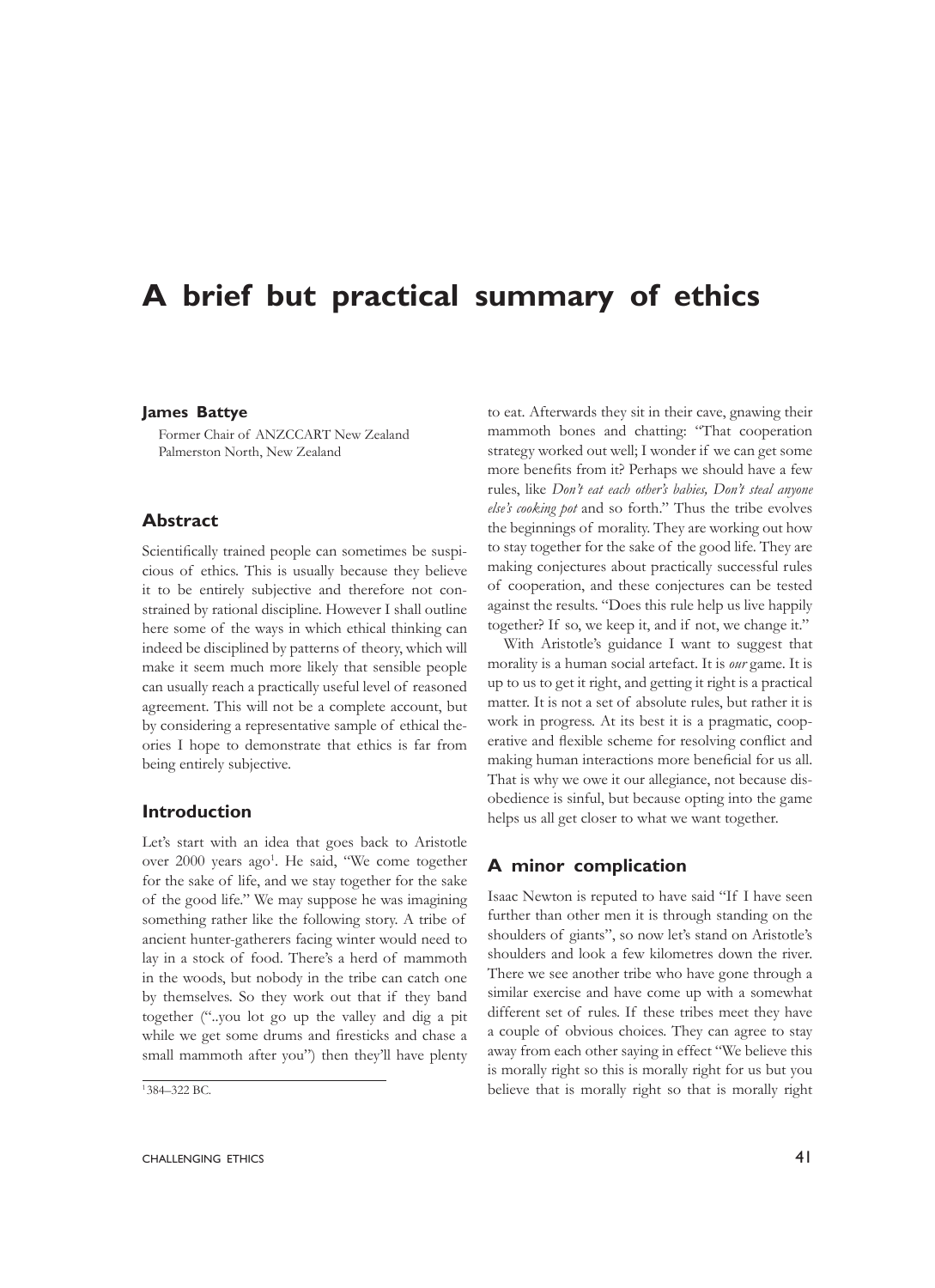for you". That position is called (moral) *relativism*. It does not allow for cooperation between the two groups. Alternatively they can each take the view that the other tribe is wrong and go to war. That position is called *absolutism* and it has been responsible for a lot of harm throughout human history.

However, there is a superior alternative known as *pluralism* which resembles scientific scepticism. The pluralist says in effect "I see you have some different moral rules from ours and I suppose you have reasons for them. Let's agree to discuss our ideas in a peaceful manner, and try to avoid treading on each other's toes in the meantime. This negotiation might very well produce a better system for all of us." This attitude extends the work-in-progress model of morality to the level of larger and larger groups staying together for the sake of the good life. A lot of successful social advancement has resulted from taking such an attitude to moral differences between people.

Such discussions will obviously proceed more smoothly if the participants are willing to stick to clear lines of reasoning. During the development of Western philosophical ideas, a small number of theories of how moral thinking can be based on one or two simple ideas have dominated the discussion, and we now turn to looking briefly at a selection of these theories, in order to demonstrate that moral thinking can be a disciplined activity, governed just as much as science is by a commitment to practical rationality. A further payoff will be that most people think about morality in ways that these theories suggest, albeit not entirely clearly or even consistently, so that managing disputes that do not yield to the production of more facts, and are therefore probably due to disagreement about what to value rather than about facts at all, will be easier if you can recognise where people are coming from.

## **Egoism**

The first of these, Egoism, has a very simple basic rule at its core. *Do the best you can for yourself.* Look out for number one. At first glance that doesn't look very much like a moral theory at all, however popular it might be in the real world. After all, if the cooperative business of staying together for the sake of the good life is what morality is all about, a rule that upholds selfishness as a way of life seems to be steering us in the wrong direction.

But it isn't quite as simple as that. Suppose you find yourself in possession of a large quantity of beer. If you selfishly drink it all right now you'll have a hangover tomorrow and you won't make any friends that way either, whereas if you give a party and invite all your mates, you'll be in better shape the next day and your mates will invite you to their parties over the following weeks. In general, the egoist who thinks about the long term and remembers the value of good-quality interactions with other people will make his own life happier, and the short-term selfish egoist will be a failed egoist in the long term. So it's not such a bad theory after all.

Living as we do in a developed civilisation, we are surrounded by the results of other people's labours. I can't make a pair of shoes or an electric light, but the things I can contribute to the whole fabric of civilisation allow me to enjoy the rich and diverse array of its goods and services. The cooperation suggested by Aristotle's thought experiment is in my interest. Prudent, clear thinking egoists are good neighbours.

Nearly 300 years ago the founding economist Adam Smith suggested that people in business acting in the marketplace for their own best benefit would be led "as if by an invisible hand" to benefit the whole of society, and the difference between long-term and short-term egoism seems very close to what he had in mind. If there are two cobblers in the village, and one of them does good work for a fair price while the other is greedy and does shoddy work and charges too much, it's quite clear who will get repeat business and who will have to lift their game. Maybe egoists in mutual constraint really do make the best of all possible worlds.

Our next move is to generalise this last line of thinking and so arrive at the next inhabitant of the moral Zoo, known as a Utilitarian.

## **Utilitarianism**

Imagine a top-end egoist with a couple of extra characteristics which are quite plausibly part of normal human nature. One is that in a general way they like other people. They enjoy having friends and are happy when they tell a joke and their friends laugh. Another is that they recognise that the future consequences of their actions are often difficult to predict accurately, so that it is prudent to make impartial rather than selfish choices, thus getting a reputation for being fair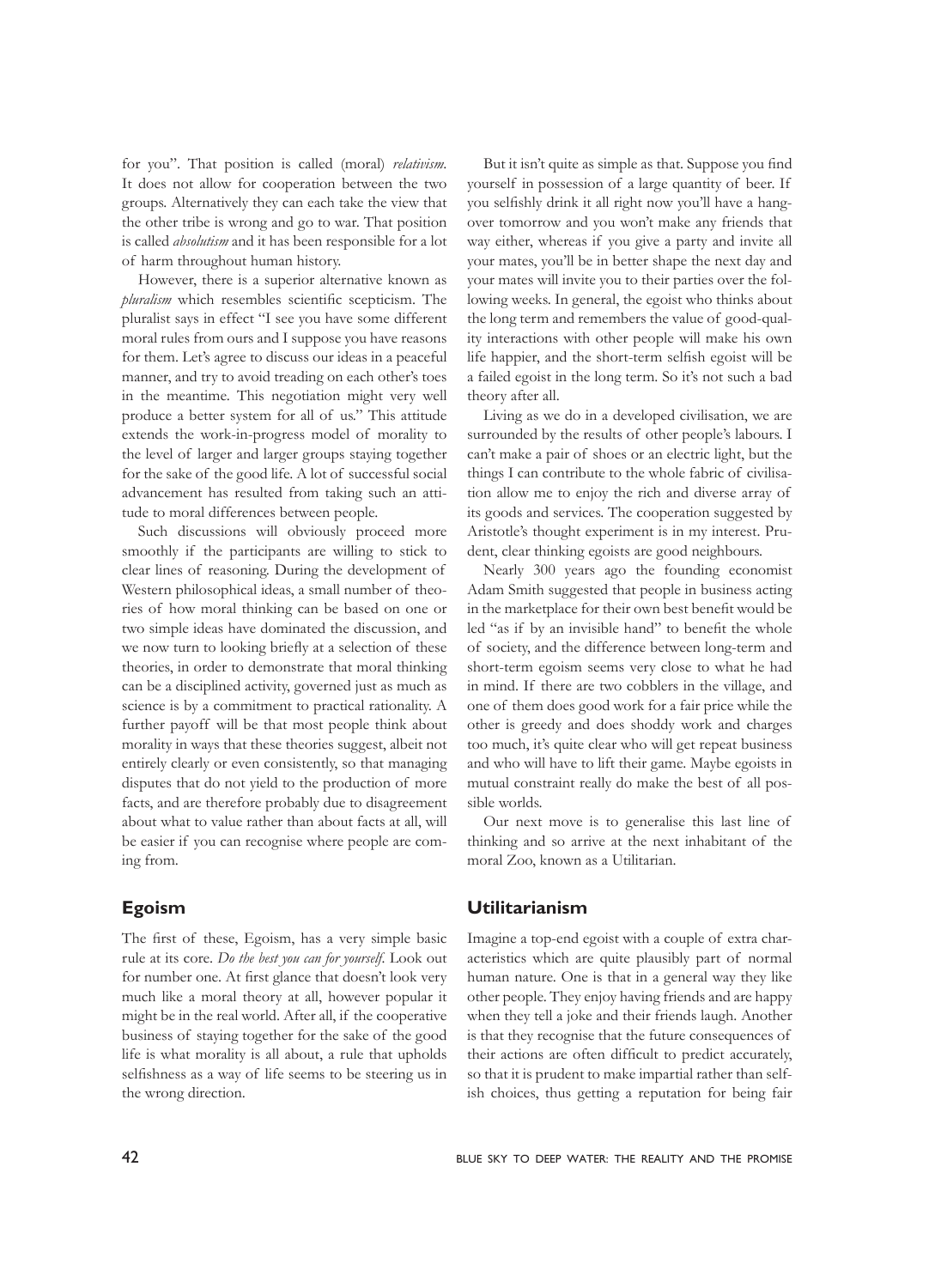and honest. Such a person will readily adopt a different basic rule at the core of their moral thinking. *Seek the greatest good for the greatest number.* This slogan captures the fundamental principal of the doctrine known as Utilitarianism. Note that it allows you to take your own welfare into account, but only to the same extent as the welfare of everyone else. (The idea that you consider everybody's welfare *except* your own is officially known as Altruism, and it is very rare in practice.)

Utilitarianism was very influential when it was first suggested<sup>2</sup>, although there were many who opposed it bitterly, for reasons we'll see later. Like egoism, it directs attention to the future, and in particular to the consequences flowing from our choices. It does however have a couple of major practical difficulties, and these have occupied a lot of attention in the years since its early development.

The first difficulty is a practical one. The estimation of consequences required to make a utilitarian decision is likely to be extremely complicated. First you must imagine all possible choices open to you in the situation where a decision is called for. Then you must estimate the consequences, good or bad, for everyone affected by each choice, including the choice of doing nothing, which will have consequences. Then you must calculate somehow the extent to which good consequences outweigh bad in each case, and finally you must act only on that choice in which the good outweighs the bad to the greatest achievable extent. This is not merely cost-benefit analysis. It is a comparative weighing-up of the cost-benefit analyses of every choice open to you. That will often take an inordinate amount of time and effort.

The second problem is even more awkward. It is that sometimes you will be able to achieve the greatest excess of good over bad consequences only by subjecting a minority of people to considerable harm. This is usually called the scapegoat problem and it is particularly embarrassing for utilitarians because their basic aim is to make the future better than the past for everyone. Indeed it remains the fundamental weak point of utilitarianism, just as victimisation of minori-

ties by the ballot box is the weak point of democracy. (Roughly speaking, democracy can be seen as the political analogue of utilitarianism in morality.)

The version of utilitarianism described so far is commonly known as *Act Utilitarianism*. Its problems can be substantially reduced by adopting an alternative form of utilitarianism known as *Rule Utilitarianism* as follows. When you need to make a moral choice, you proceed according to a set of rules which you believe will help you to achieve the greatest good for the greatest number. If things turn out badly, you and your utilitarian colleagues give thought to revising the rules so that a better result will occur next time a similar situation arises. Thus a community of utilitarians evolves a better and better virtual rule book by common consent. This allows for speedy decisionmaking, reducing the first problem substantially. It also helps with the second, indirectly, because if you are led to produce a great deal of good by making a small number of victims, you are under pressure from your own doctrine to try to imagine ways in which the same good can be achieved with less harm. To mention Adam Smith again, he suggested that a small pool of unemployed people would stimulate the economy by driving wages down, but in most modern countries their plight is softened by such arrangements as the dole, assisted work training and so forth.

Nevertheless, as suggested above, the scapegoat problem remains utilitarianism's least attractive feature, so we will now turn to a very different way of grounding our thinking about morality which not only represents how many people think, both in the past and the present, but which can also suggest a possible remedy for the problem.

## **Deontic Ethics**

#### **Duty**

We get a clue to the basic position here from the derivation of the word, from the Greek *deon*, meaning duty. For a deontic ethicist the basic rule is, *Do your Duty*. All very well, but of course we need an answer to the question, How do we know what our duty actually is? Many of us learn out values and duties at out mother's knee (or our father's boot?). They are part of our cultural heritage. In some cases they are given by the role we occupy in life. Indeed the expression *my* 

<sup>2</sup> John Stuart Mill (1806–1873), his father James Mill (1773–1806) and his friend Jeremy Bentham (1748–1832) are the major early figures. Other related dates may be of interest: Adam Smith 1723–1790, Karl Marx 1818–1893, Charles Dickens 1812–1870, US declaration of independence and publication of Adam Smith's seminal text *Wealth of Nations*, both 1776.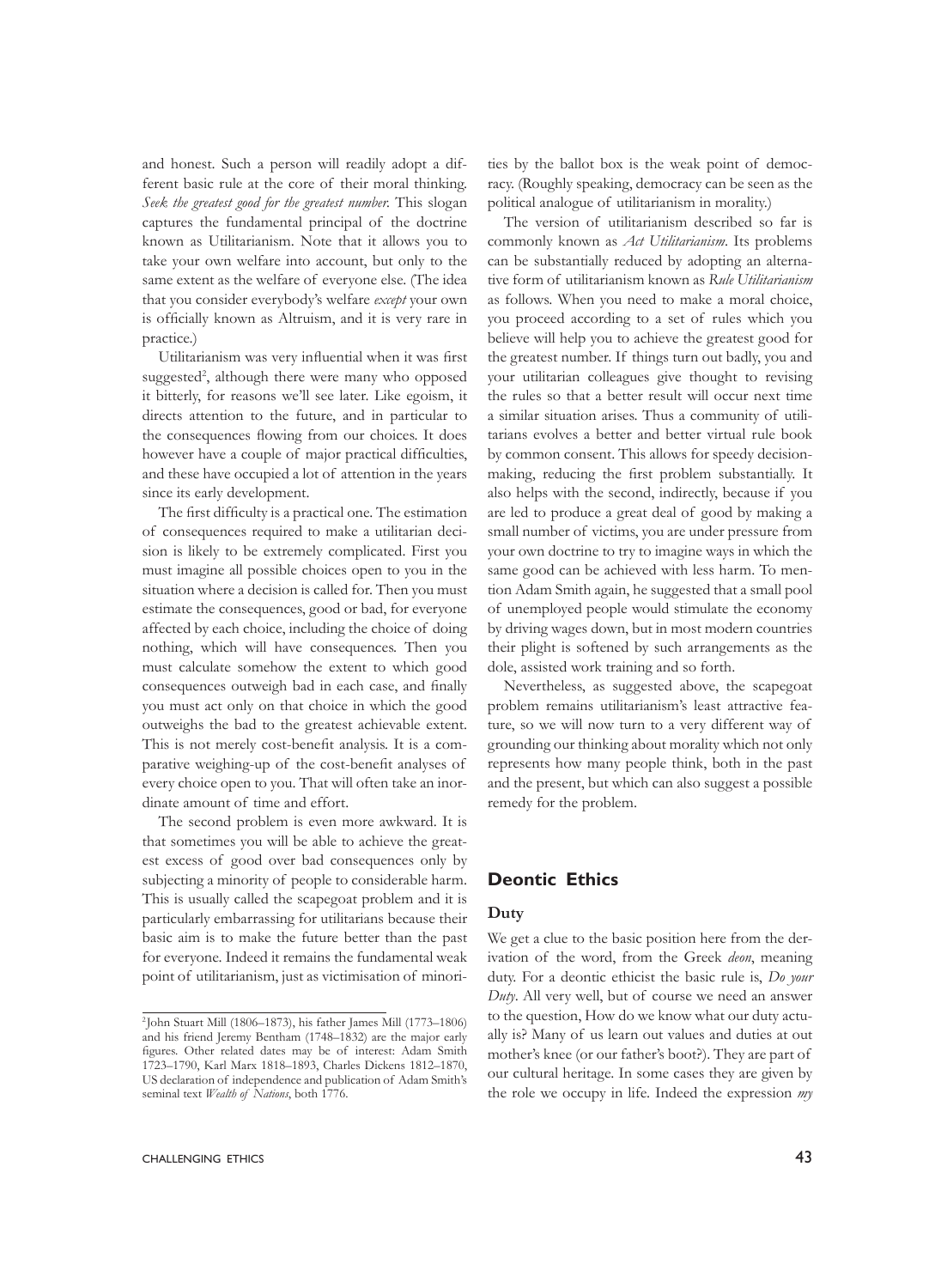station and its duties<sup>3</sup> captures this line of thinking well enough. The general idea that we find our duties from our place in relation to those around us would be familiar enough to a member of the army, for example, and it would also have been familiar to almost everyone throughout the long life of the feudal system. Perhaps this explains the slightly old-fashioned feel of deontic ethics. It also explains why utilitarianism was greeted with such dismay at first. Deontic thinking is fundamentally past-oriented. A contemporary deontic, Robert Nozick, a staunch defender of capitalism, describes his theory as *historical*, meaning that the justice of a distribution of property is determined by how it comes about, and if it turns out cruelly for some people, too bad. To utilitarians, this seems outrageous, because they are future-oriented. They estimate the moral value of a situation by its likely consequences, rather than by the path by which it was arrived at.

The German philosopher Immanuel Kant (1724– 1804) tried to put deontic thinking on a firmly rational basis, and although his ideas are difficult, a summary account is worth a place here, because we can learn a useful lesson from his attempt. The core idea is known as the *Categorical Imperative*. That's an awkward expression, but it means an unconditional requirement. Here is one way in which Kant expressed the idea: *Act only according to that maxim whereby you can at the same time will that it should become a universal law*. The concept he is getting at is that a valid moral law is one which you can imagine being applied in every circumstance, without striking some kind of logical snag such as self-contradiction or meaninglessness. The maxim is the rule you are following when you make a moral choice. Perhaps it is easier to grasp by way of examples.

Suppose we are considering whether it is morally acceptable to tell a lie. If so, the maxim of your action would be *Tell lies*. Turning it into a universal law would give the rule *Everyone tell lies all the time*. In that case all discourse would become meaningless; nobody would understand what anyone else was trying to communicate. But if instead you decide to tell the truth, then the universalised maxim would be *Everyone tell the truth all the time*. This might sometimes be embarrassing, but rational, meaningful discourse would be preserved. Therefore you should tell the truth.

3This is the title of a chapter in a book, *Ethical Studies*, written by F H Bradley in 1876.

Another example: Should I break a promise? If I decide to do so, the universalised maxim would be *Everyone always break their promises*. That would destroy the concept of a promise. However, if everyone always kept their promises the concept of a promise would remain coherent. Therefore the valid moral law is to keep promises rather than break them.

Kant offers an alternative formulation of the categorical imperative, which is *Always treat other people as ends in themselves and never as a means only.* This way of expressing the idea emphasises the moral autonomy of others. We should respect other people enough to avoid using them for our own ends. The word *only* is very important here, note. If I catch a bus, I am treating the bus driver as a means to provide me with transport, but if I pay the fare, which is how he makes his living, I am not treating him as a means *only*. Kant takes enormous pains to argue that the two formulations of the categorical imperative are logically equivalent, but here it will suffice to see that they are extensionally equivalent (decide like cases alike). If I tell a lie, or break a promise, I am treating the other person as a means only rather than as an end in themselves. If I cheat in an exam I am behaving in a way which would make exam results useless if everyone did it, and also using the other candidates who get their results honestly for my own aim of seeming as good as they are, so I am violating both versions of the categorical imperative.

Now for a payoff from Kant's difficult thinking. In its second version, the categorical imperative suggests a remedy for the scapegoat problem which is utilitarianism's Achilles heel. We can suggest a modified doctrine which says that we should seek the greatest good of the greatest number by any method that does not abuse people by treating them as a means only. That will give us a workable test which allows us to try to make the future better than the past, without producing victims in the process of benefiting the majority.

Now comes a pause for reflection. There is a word I have not used so far, and many of you might be surprised not to have heard that word yet in a discussion of ethics. That word is Rights, and the concept of rights will be the next topic.

#### **Rights**

Rights and duties are closely related concepts. Typically, if one person has a right to something, another person will have the duty of providing it, and nobody